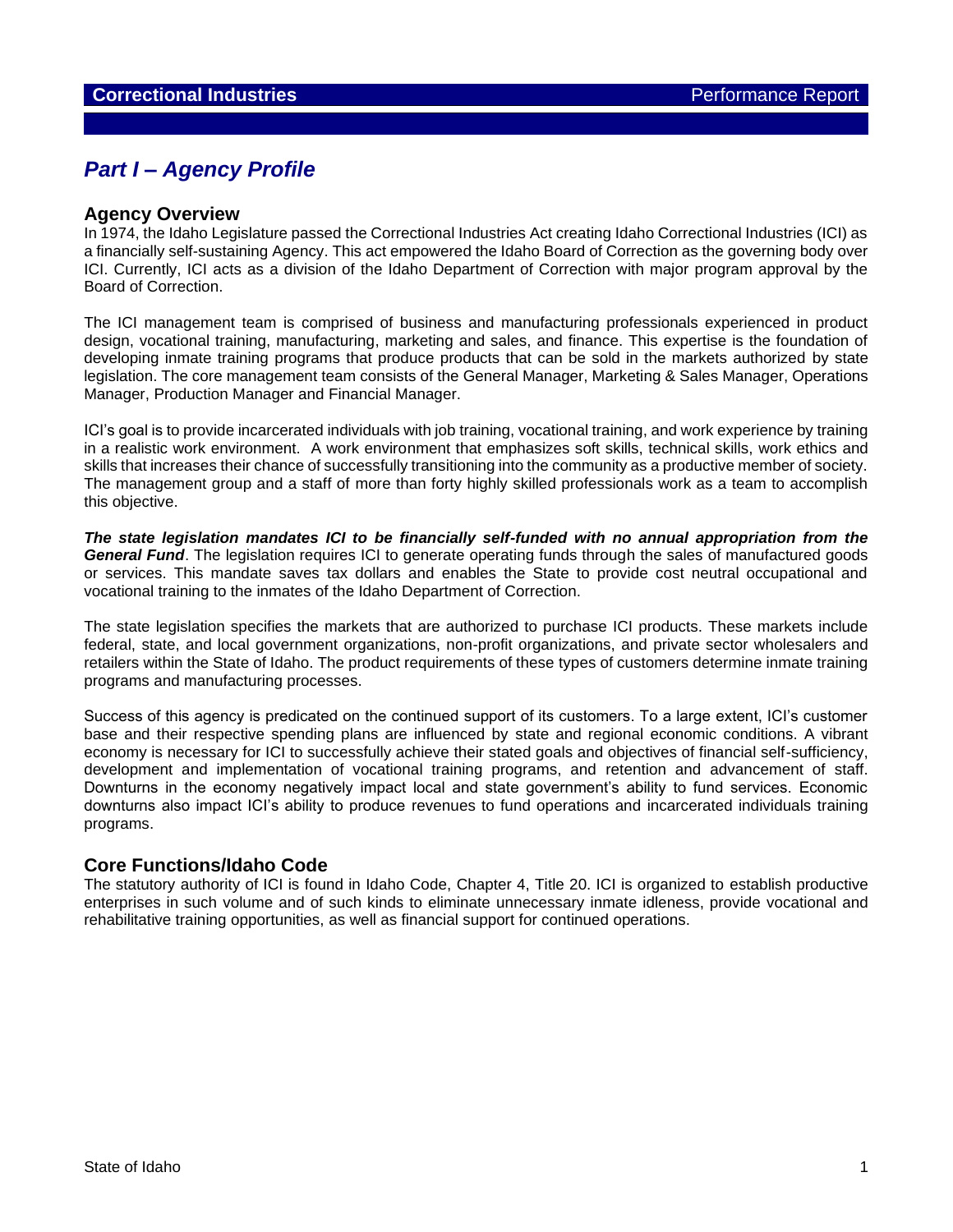### **Revenue and Expenditures (Accrual Basis)**

| <b>Revenue</b>                                                                      | <b>FY 2018</b> | <b>FY 2019</b> | <b>FY 2020</b> | <b>FY 2021</b> |
|-------------------------------------------------------------------------------------|----------------|----------------|----------------|----------------|
| Sales Revenue                                                                       | \$10,271,711   | \$12,87,4477   | \$12,837,707   | \$8,955,442    |
| Other Revenue                                                                       | \$109,894      | \$205,427      | \$59,184       | \$88,482       |
| Dedicated                                                                           |                |                |                |                |
| Total                                                                               | \$10,381,605   | \$13,079,904   | \$12,896,891   | \$9,043,924    |
| <b>Expenditures</b>                                                                 | <b>FY 2018</b> | <b>FY 2019</b> | <b>FY 2020</b> | <b>FY 2021</b> |
| <b>Personnel Costs</b>                                                              | \$1,940,590    | \$2,307,955    | \$2,915,363    | \$2,490,506    |
| <b>Operating Expenditures</b>                                                       | \$7,433,711    | \$10,151,146   | \$10,878,779   | \$7,664,076    |
| Capital Outlay *                                                                    | \$356,225      | \$863,313      | \$860,802      | \$256,650      |
| <b>Trustee/Benefit Payments</b>                                                     |                |                |                |                |
| Total                                                                               | \$9,730,526    | \$13,243,414   | \$14,654,944   | \$10,411,232   |
| * Cash basis – depreciation on those assets is reflected in operating expenditures. |                |                |                |                |

### **Training Provided**

| <b>Expenditures</b>                        | <b>FY 2018</b> | <b>FY 2019</b> | <b>FY 2020</b> | <b>FY 2021</b> |  |  |  |
|--------------------------------------------|----------------|----------------|----------------|----------------|--|--|--|
| <b>Average Monthly Trainee Positions</b>   |                |                |                |                |  |  |  |
| <b>Traditional Industries</b>              | 168            | 165            | 167            | 111            |  |  |  |
| Industries<br>Enhancement<br><b>Prison</b> | 253            | 323            | 361            | 307            |  |  |  |
| Program/AG                                 |                |                |                |                |  |  |  |
| Total                                      | 421            | 488            | 528            | 418            |  |  |  |
| <b>Annual Training Hours</b>               |                |                |                |                |  |  |  |
| Total                                      | 810,374        | 805,854        | 825,102        | 476,994        |  |  |  |

# *Part II – Performance Measures*

| <b>Performance Measure</b>                                                                                                                                                                                                       |        | <b>FY 2018</b> | <b>FY 2019</b> | <b>FY 2020</b> | <b>FY 2021</b> | <b>FY 2022</b> |  |
|----------------------------------------------------------------------------------------------------------------------------------------------------------------------------------------------------------------------------------|--------|----------------|----------------|----------------|----------------|----------------|--|
| Goal 1                                                                                                                                                                                                                           |        |                |                |                |                |                |  |
| <b>Provide Additional Training Opportunities to Incarcerated Individuals</b>                                                                                                                                                     |        |                |                |                |                |                |  |
| Trainees enrolled in<br>Apprenticeship Programs (1)                                                                                                                                                                              | actual | 19             | 22             | 13             | 22             |                |  |
|                                                                                                                                                                                                                                  | target | 16             | 19             | 22             | 13             | 22             |  |
| Apprenticeships Achieved (1)                                                                                                                                                                                                     | actual | $\overline{4}$ | 2              | 5              | 6              |                |  |
|                                                                                                                                                                                                                                  | target |                | 4              | 2              | 5              | 6              |  |
| Trainees enrolled in Certificate<br>or Licensure Programs (1)                                                                                                                                                                    | actual | 6              | 9              | 17             | 5              |                |  |
|                                                                                                                                                                                                                                  | target | 14             | 6              | 9              | 17             | 5              |  |
| Certificates or Licenses<br>Achieved (2)                                                                                                                                                                                         | actual | $\mathfrak{p}$ |                | 12             | $\mathcal{P}$  |                |  |
|                                                                                                                                                                                                                                  | target | 90%            | 90%            | 90%            | 90%            | 90%            |  |
| Benchmark is to have year over year improvement of Trainees enrolled in apprentice/certificate or licensures programs<br>/ንነ $\overline{ }$<br>Reproduced in the boys 00% of entallers sobjeys contification or obtain licensure |        |                |                |                |                |                |  |

(2) Benchmark is to have 90% of enrollees achieve certification or obtain licensure